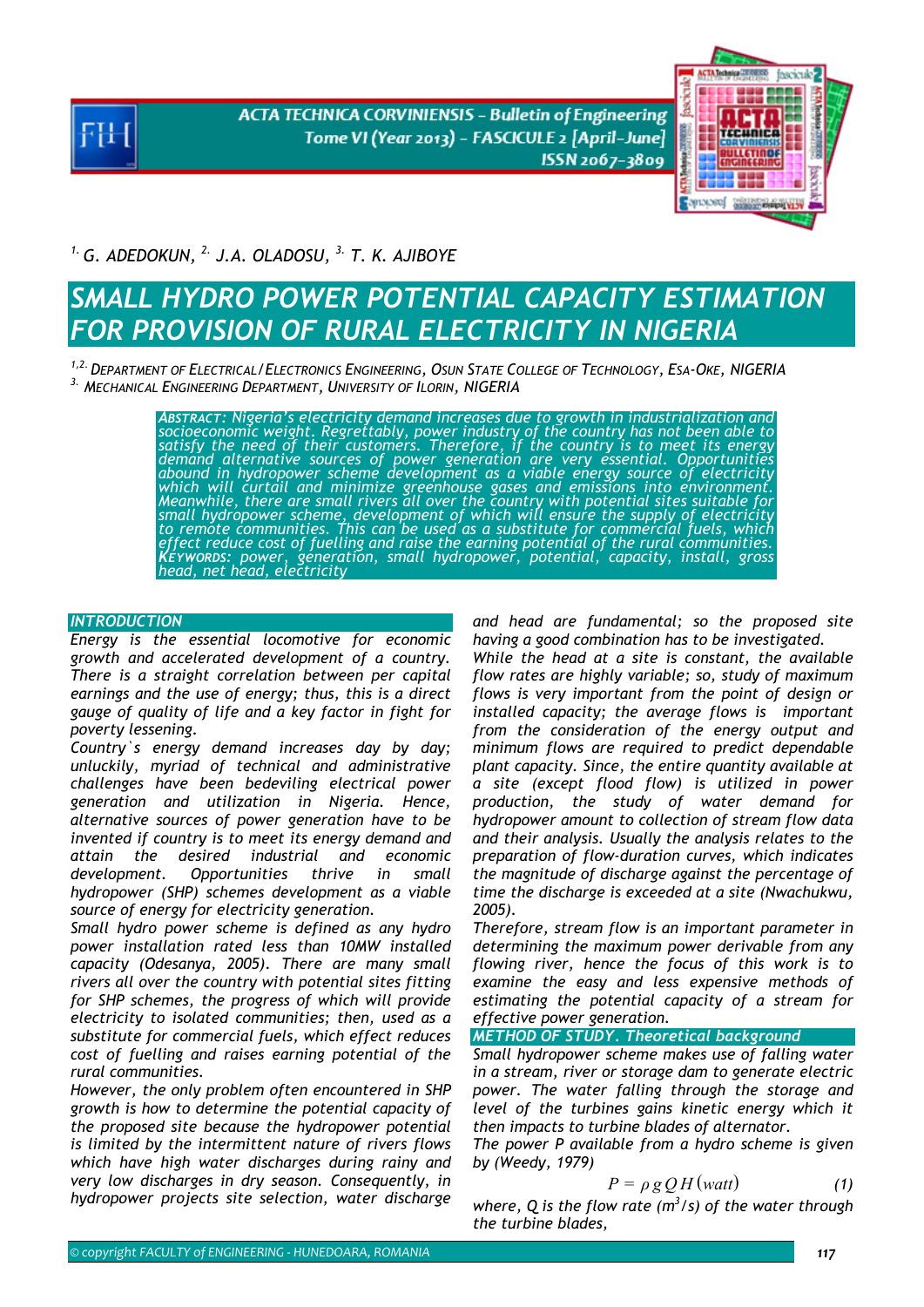$\rho$  is the water density (1000 kg/m<sup>3</sup>),

*g is the acceleration due to gravity (9.81 m/s<sup>2</sup> ), and H is the gross head (m).* 

*Substituting,* 

# $P = 9.81QH$  (*kW*)

*The expression above gives available power, P as a function of flow rate Q, which is volume of water passing through a given area in a given time measured in cubic metres per second; and H, which is the gross head in metres.* 

*Accordingly, to estimate the hydro-potential capacity of a site it is important to know the variation of the discharge throughout the year and the available gross head.* 

#### *Determination of available gross head*

*The gross head is the vertical height that the water falls through in generating electric power. The field measurements of gross head are usually carried out either by using any surveying techniques, namely; surveyor's staff and level, Clinometers or Abbey level, Digital Theodolites with electronic digital level or surveying by global positioning system (Tamunotonye, 2005).* 

*Having estimated the gross head available it is necessary to allow for the losses that may arise from trash racks, pipe friction, bends and valves. The net head available to drive turbine is equal to the gross head minus the sum of all the losses. Therefore,* 

$$
H_n = H_g - \sum H_l \tag{2}
$$

*where, H<sub>n</sub> is the net head, Hg is the gross head, and*  <sup>Σ</sup>*Hl is summation of all the head losses.* 

*ESTIMATION OF STREAM FLOW. Data collection* 

*The hydrological data required in SHP development are mainly stream flow and rainfall data. Stream flow fluctuates, and this fluctuation can be visualized when the flows are plotted against the time. Understanding the pattern reveals when to measure low flow and average flow.* 

*Measurements of stream flow from a hydrological stream-gauging network are the main and best source of the surface water flow data (Ram S. Gupta, 1989). However, no national data collection program anywhere in the world collects sufficient data to satisfy all the design and decision-making needs in any catchment area (Fleming, 1976). The world meteorological organization recommended that when the data are inadequate; project activity should begin with installation of a hydrological gauging network.* 

*In Nigeria, stream flow measurements are carried out by government through the River Basin Development Authority, who established gauging stations on rivers within their catchment area and these flow data can be obtained from them. However, in the past fifteen years there have not been stream flow measurements due to lack of funding. Therefore, flow data collections for most of the rivers have since stopped, resulting inadequate data for analysis (Nwachukwu, 2005).* 

*In practice, streams of interest usually are not gauged and there are no flow records to work with,* 

*so gauging stations have to be established to obtain discharge for at least a year.* 

### *Measurement of stream flow*

*The volume of water passing through a given area in a given time measured in cubic metres per second is described as flow rate. Thus, the product of the cross-sectional area of the stream and the velocity be measured is the flow rate (Tamunotonye, 2005),* 

$$
Q_{mean} = V_{mean} \times A \tag{3}
$$

where,  $Q_{mean}$  is the mean flow rate  $(m^3/s)$ , *Vmean is the mean velocity (m/s), and* 

*A* is the cross-section area of the stream  $(m^2)$ .

*The cross-sectional area of a water course can be obtained by dividing the cross section into a series of trapezoids. Measuring the trapezoid sides, by marked rules the cross-section area would be given by,* 

$$
A = b \times (h_1 + h_2 + h_3 + \dots + h_n) / \qquad (4)
$$

where,  $h_1$ ,  $h_2$ , ………. = water depth at different *points along the base level* 

*b = width across the river* 





*Figure 1. Cross-section of a river* 

*The velocity across the flow and vertical is not constant; so, in order to obtain a mean value it is necessary to measure velocity of water at a number of points.* 

*There are several methods applicable in measuring the stream flow, a few common and less expensive methods are stated: bucket, float, current meter and stage control methods* 

## *STREAM FLOW DATA REQUIREMENT*

*In designing a small hydropower scheme mean monthly and annual flow record are often used. The stream flow and rainfall data for the catchment area of the stream under investigation are required. The available record must be of adequate length in order for analysis to be meaningful. Generally, small hydropower schemes have a life span of range of 20- 50 years depending on the make, type and capacity (Nigam, 1985). Therefore, 20 years stream flow record is considered adequate for the analysis and development of small hydropower schemes.* 

*The desirable length of stream flow record will largely depend on the length of available, rainfall and availability of stream flow records of other rivers within the project area. Success of the scheme depends on how accurate has been the estimation of total quality of water available and its variability. Proper estimation of water availability is, therefore, very essential. This would require collection of data and then computation by suitable method on the basis of available data.* 

*For computation of water availability, rain fall and run-off data should be collected. The water availability for SHP is based on 90% dependability*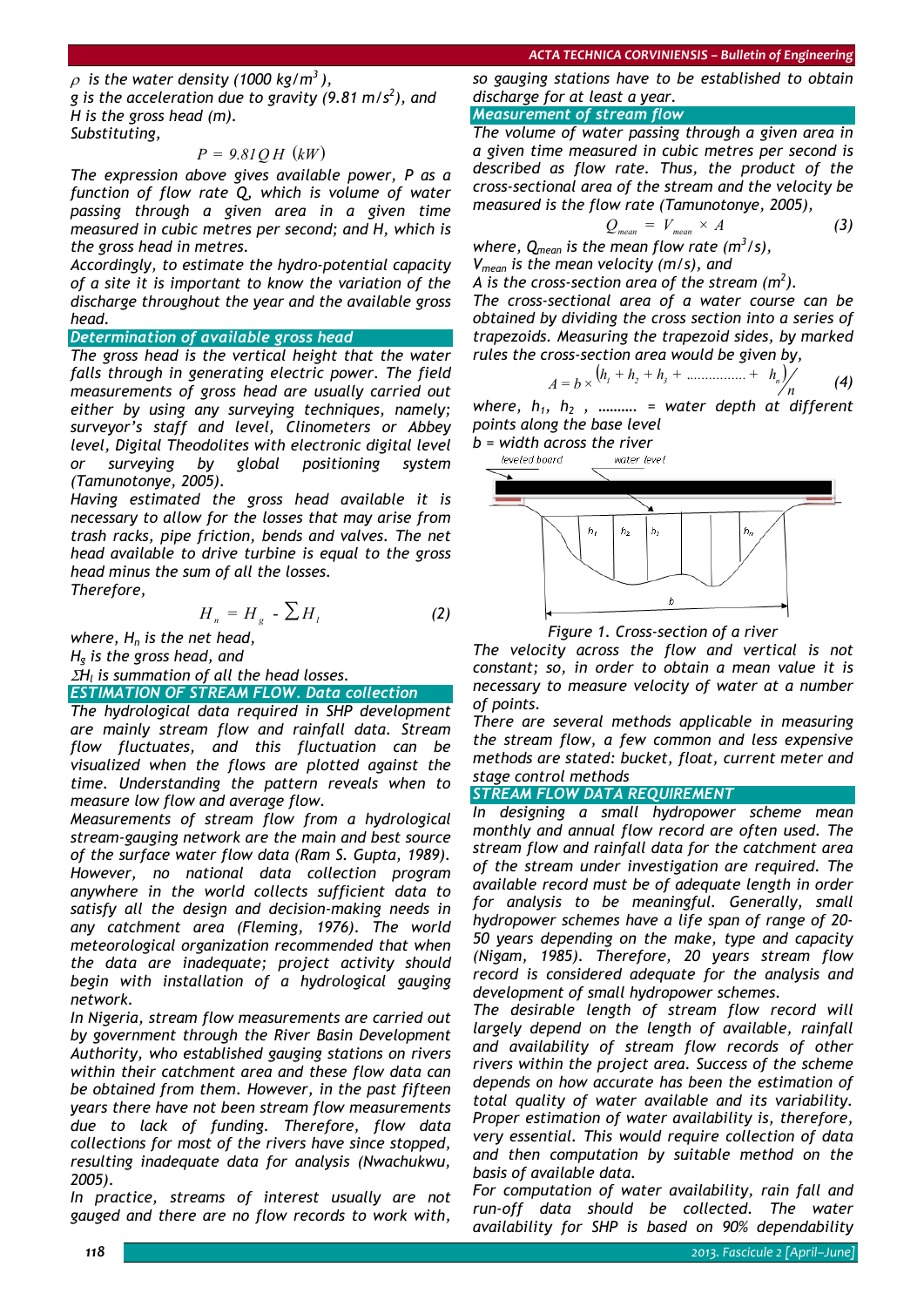*(Nwachukwu, 2005). Depending upon the type of data available, the water availability can be computed from one of the following method, namely; direct observation method and rain-fall run-off series method.* 

#### *STREAM FLOW DATA ANALYSIS*

*The main objective of stream flow record analysis in SHP development is to prepare a flow duration curve and then determine design flow, installed capacity, plant capacity factor and average discharge.* 

*In order to ascertain how often flow of a given magnitude occurred during the period of record, a flow duration curve is prepared. From available data, the discharge is plotted as ordinate against the percent of time that discharge is exceeded on the abscissa and this can be of daily, mean monthly or mean annual flows.* 

*Flow duration curves from long-term monthly stream flow records offer a convenient tool in plant capacity design (Nwachukwu, 2005).* 

*The procedure used to prepare a flow-duration curve is as follows, demonstrated with a case study of Osun River.* 

|  |  |  | Table 1: Mean monthly stream flow (m $3/$ s) of Osun River |  |
|--|--|--|------------------------------------------------------------|--|
|  |  |  |                                                            |  |

| <b>YEAR</b> | JAN  | FEB        | <b>MAR</b> | <b>APR</b> | <b>MAY</b> | <b>JUNE</b> |
|-------------|------|------------|------------|------------|------------|-------------|
| 1979        | 84   | 89         | 74         | 97         | 158        | 127         |
| 1980        | 74   | 59         | 49         | 69         | 159        | 262         |
| 1981        | 42   | 58         | 76         | 111        | 228        | 176         |
| 1982        | 65   | 69         | 93         | 82         | 150        | 266         |
| 1983        | 73   | 132        | 62         | 116        | 154        | 144         |
| 1984        | 33   | 64         | 42         | 97         | 140        | 129         |
| 1985        | 105  | 97         | 42         | 67         | 114        | 132         |
|             |      |            |            |            |            |             |
| <b>YEAR</b> | JULY | <b>AUG</b> | <b>SEP</b> | OC T       | <b>NOV</b> | <b>DEC</b>  |
| 1979        | 89   | 56         | 48         | 47         | 72         | 136         |
| 1980        | 108  | 69         | 47         | 110        | 114        | 81          |
| 1981        | 118  | 66         | 47         | 46         | 65         | 65          |
| 1982        | 187  | 82         | 55         | 42         | 96         | 76          |
| 1983        | 129  | 68         | 42         | 84         | 145        | 155         |
| 1984        | 104  | 62         | 43         | 56         | 55         | 51          |

The discharge in the range 0 to 300m<sup>3</sup>/s has been *divided into 15 classes of 20m3 /s each as shown in column1 in table 2. The data are scanned through and each item is noted in the class group in which it belongs. The total in each class is shown in column 2. Column 3 shows the accumulated number of items of column 2, starting from the bottom. The items accumulated are shown as percent in column 4. The plots of largest values in each class in column 1 against column 4 are shown in figure 2. From the plot, the design flow rate is Q corresponding to 40% exceed (Nwachukwu, 2005) Q40 = 100m<sup>3</sup> /s and the capacity point is*  $Q_{15} = 154 \text{m}^3/\text{s}$ .

*The mean flow rate Qav (Nwachukwu, 2005) is computed from;* 

$$
Q_{ay} = 0.025(Q_0 + Q_{100}) + 0.05(Q_5 + Q_{95}) + 0.075(Q_{90} + Q_{10})
$$
  
+0.10(Q<sub>20</sub> + Q<sub>30</sub> + Q<sub>40</sub> + Q<sub>50</sub> + Q<sub>60</sub> + Q<sub>70</sub> + Q<sub>80</sub>) (6)

*where, Qav = average discharge, Q5, Q10 = discharge corresponding to 5%, 10%, exceed,*  $Q_0$ *,*  $Q_{100}$  *= discharge nearly 0 and 100% of time (any discharge of less than 5% and more than 95% respectively.* 

*The real power equation [3] is between P = 7QH and P = 8.5QH (kW)* 

where,  $Q =$  design flow rate  $m^3/s$  taken as  $Q_{40}$ ,  $H =$ *available head measured in metres.* 

*From flow-duration curve fig.2,*  $Q_{40}$  *= 100 m<sup>3</sup>/s. Therefore, the power equation in the case of a low head plant (less than 10 m) in which the fore bay level varies, the gross head should be* 

*measured to the minimum force bay level.* 

| Table 2: computation of flow-duration curve |                    |                                         |                    |  |  |  |  |
|---------------------------------------------|--------------------|-----------------------------------------|--------------------|--|--|--|--|
| 1                                           | 2                  |                                         | 4                  |  |  |  |  |
| <b>Class flow</b><br>range<br>$(m^3/s)$     | Number of<br>items | <b>Cumulative</b><br>number of<br>items | Percent of<br>time |  |  |  |  |
| 0 - 20                                      | 0                  | 84                                      | 100                |  |  |  |  |
| $21 - 40$                                   | 4                  | 84                                      | 100                |  |  |  |  |
| 41 - 60                                     | 20                 | 80                                      | 95.2               |  |  |  |  |
| 61 - 80                                     | 19                 | 60                                      | 71.4               |  |  |  |  |
| $81 - 100$                                  | 12                 | 41                                      | 48.8               |  |  |  |  |
| 101 -<br>120                                | 9                  | 29                                      | 34.5               |  |  |  |  |
| 121 - 140                                   | 7                  | 20                                      | 23.8               |  |  |  |  |
| 141 - 160                                   | 8                  | 13                                      | 15.5               |  |  |  |  |
| 161 - 180                                   | 1                  | 5                                       | 6.0                |  |  |  |  |
| 181 - 200                                   | 1                  | 4                                       | 4.8                |  |  |  |  |
| 201 - 220                                   | Ω                  | 3                                       | 3.6                |  |  |  |  |
| $221 - 240$                                 |                    | 3                                       | 3.6                |  |  |  |  |
| 241 - 260                                   | п                  | 2                                       | 2.4                |  |  |  |  |
| 261 - 280                                   | 2                  | 2                                       | 2.4                |  |  |  |  |
| 281 - 300                                   | Ω                  | n                                       | 0                  |  |  |  |  |



*Figure 2: Discharge– percent of time exceeded P = 7 x100x100 kW = 7000 kW or 7 MW* 

*The corresponding design or installed capacity of the plant is based on maximum flow, which is usually as Q15 (i.e, flow exceeded 15% of the time) [3]. Flood flows above this magnitude are allowed to overflow without producing power.* 

The corresponding installed capacity is given by  
\n
$$
P_{\text{instal}} = 7 \times Q_{15} \times H \quad (kW)
$$
\n
$$
P_{\text{instal}} = 7 \times 154 \times 10 = 10780 \, (kW)
$$
\n
$$
P_{\text{instal}} = 10.7 MW
$$

*Annual energy output E is given by* 

$$
E = 7 \times Q_{ay} \times H \times 8760 \text{ kWh}
$$

$$
E = 613200 Q_{\text{av}} kWh \quad (H = 10 \, m)
$$

*From the curve*  $Q_{av} = 92 \text{ m}^3/\text{s}$ 

*Therefore, E = 56414400 kWh or 56414.4 MWh*